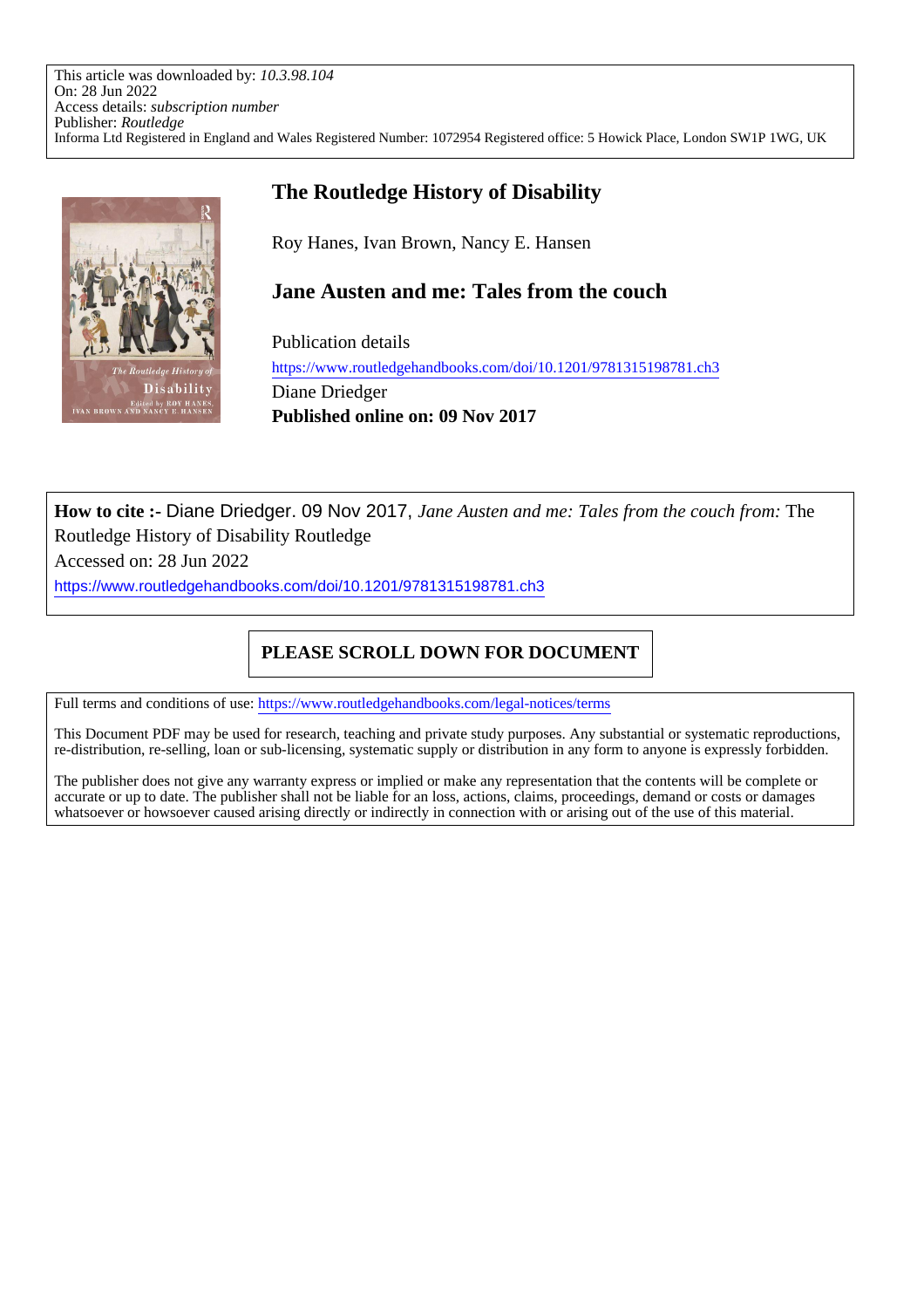# JANE AUSTEN AND ME: TALES FROM THE COUCH

3

## *Diane Driedger*

I read Jane Austen's (1775–1817) novels as a teenager, and I loved *Pride and Prejudice* for its thrust and parry between men and women. But, rereading her novels as an adult, I noticed that there were many characters like myself in her books. There were characters that had ongoing health issues, who needed to lie on the couch a lot (*Mansfield Park*; *Persuasion*), who took to their beds and worried when their nerves were frayed (*Pride and Prejudice, Emma*), who could sometimes go out for long walks and at other times not (*Mansfield Hall*). I have had fibromyalgia for over 20 years and the experiences of these characters resonated with me. I'm being written about, at last, I thought.

Jane Austen critics, who have discussed Austen and the body, have the interpretation that the characters with lingering health issues were malingerers, hypochondriacs, and hysterics (Miller, 1990; Wiltshire, 1992). In my literature review, I have not encountered critics who understand that perhaps these characters had chronic illnesses that we now know as lupus, chronic fatigue, fibromyalgia, arthritis, depression etc.

This chapter will discuss the Austen characters that relate to my own life with chronic illness and disability. I will discuss the current state of social attitudes towards my disability and how this relates to Austen's characters and attitudes towards invalidism in her day. I will examine the novels, the work of literary critics about the novels, and current-day film versions of the books for their view on invisible disability and chronic illness.

Austen also experienced chronic illness 1816–1817, perhaps Addison's disease, (Miller, 1990; Austen-Leigh & Austen-Leigh, 1965), and wrote letters about taking to her couch and about the damp weather affecting her back. She wrote the unfinished novel, *Sanditon*, during this time, which focuses on many people with chronic illnesses going to the sea for relief. I will discuss her illness' possible impact on her writing.

## **In–valids in the late 18th and early 19th centuries**

A key concept to consider in all of the books is the notion of "the invalid". In Jane Austen's day, England in the early 1800s, an invalid was seen as a person with delicate health who stays at home a lot and lies around or sits around being quiet, so as not to aggravate his/her "condition." An invalid was a person whose physical condition was not fixable, was not going to get better. Therefore, the person was mostly house bound and bedridden for a long period of time. I have thought about this word in-valid-—if you break it down. So, if I act like an invalid, am I in—valid? Not valid?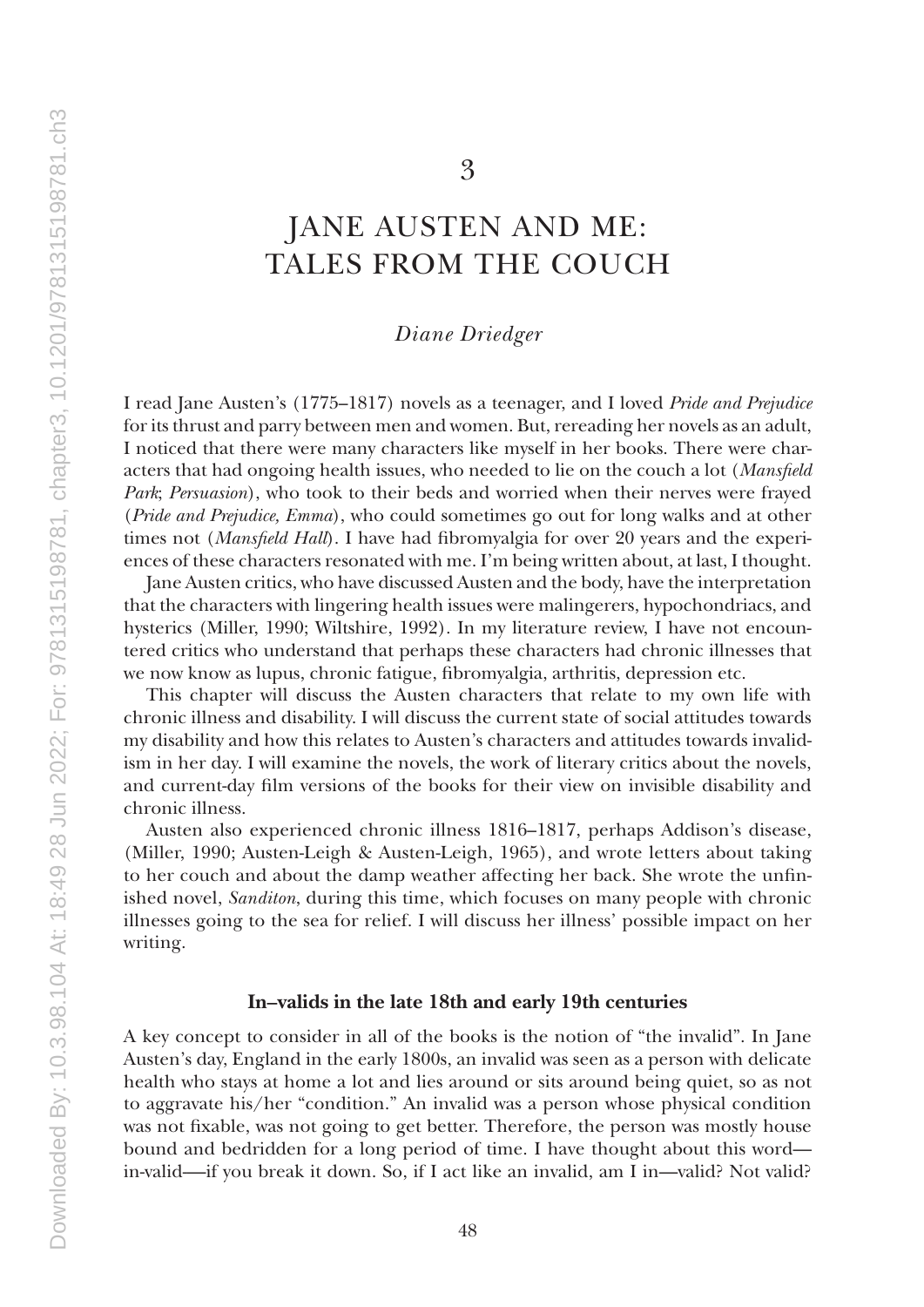Have no place? There was a role for in-valids in the 1800s. Maria Frawley, in her book *Invalidism and Identity in Nineteenth-Century Britain* (2004), claims that even though invalids were seen as delicate, they still did a lot of work and they also travelled. In addition, invalids were seen as morally superior in many ways to those others who were part of the rat race of working in a rapidly industrializing society.

## **Invalids as workers and socializers**

Florence Nightingale was a well-known invalid in the mid to late 19th century, who actually did a lot of her important work building the nursing profession from her sequestered bed: "Responding to an admirer who had written to ask after her health, Florence Nightingale once wrote: 'I am an incurable invalid, entirely a prisoner of my bed (except during a periodical migration) and overwhelmed with business'" (Frawley, p. 1). Nightingale, even though she spent most of her time in bed, still did work. Being in one's bed afforded a place of contemplation, quiet, a place to write letters, articles and books, and a retreat from a busy work world outside the home. England was fast industrializing and people were becoming much busier. There were even male workers who became invalids themselves through working too hard, too many hours, with too much stress (Frawley, 2004).

Invalids were also not expected to participate in going out to events or socializing outside their bed. Even so, invalids held court at their bedside to social gatherings and friends. In fact, Elizabeth Gaskell, a well-known novelist and short story writer at the time, in her book, *Round the Sofa* (1913), featured a "crippled" woman who hosted a weekly Monday night soiree of friends, which was well-attended.

Invalids had a lot of time on their hands. Some wrote books and shared their experiences with other invalids. One such author was Harriet Martineau, a pioneer in the field of sociology and a woman who wrote about her own life experiences as an invalid. She experienced gynaecological problems that were deemed incurable by doctors and the symptoms were very painful and disabling. During this time, she wrote about her experience of the sickroom, saying that she dedicates the book to fellow invalids, as a way of telling her story to others who know what she is experiencing. She ends her dedication with a wish that her words may help other invalids:

If they [words] should have the virtue to summon thoughts, which may, for a single hour, soften your couch, shame and banish your foes of depression and pain, and set your chamber in holy order and something of cheerful adornment, I may have the honour of being your nurse, though I am myself laid low. (Martineau, 1844, p. xii)

Thus, on one hand invalids were in-valid as they did not participate in everyday life with its work tensions and social obligations, and on the other, they were still contributing their productivity to society.

## **Invalids as morally and religiously enlightened**

Frawley posits that invalids in the 1800s saw that they had an opportunity to become closer to God through their suffering and "Illness, many nineteenth-century invalids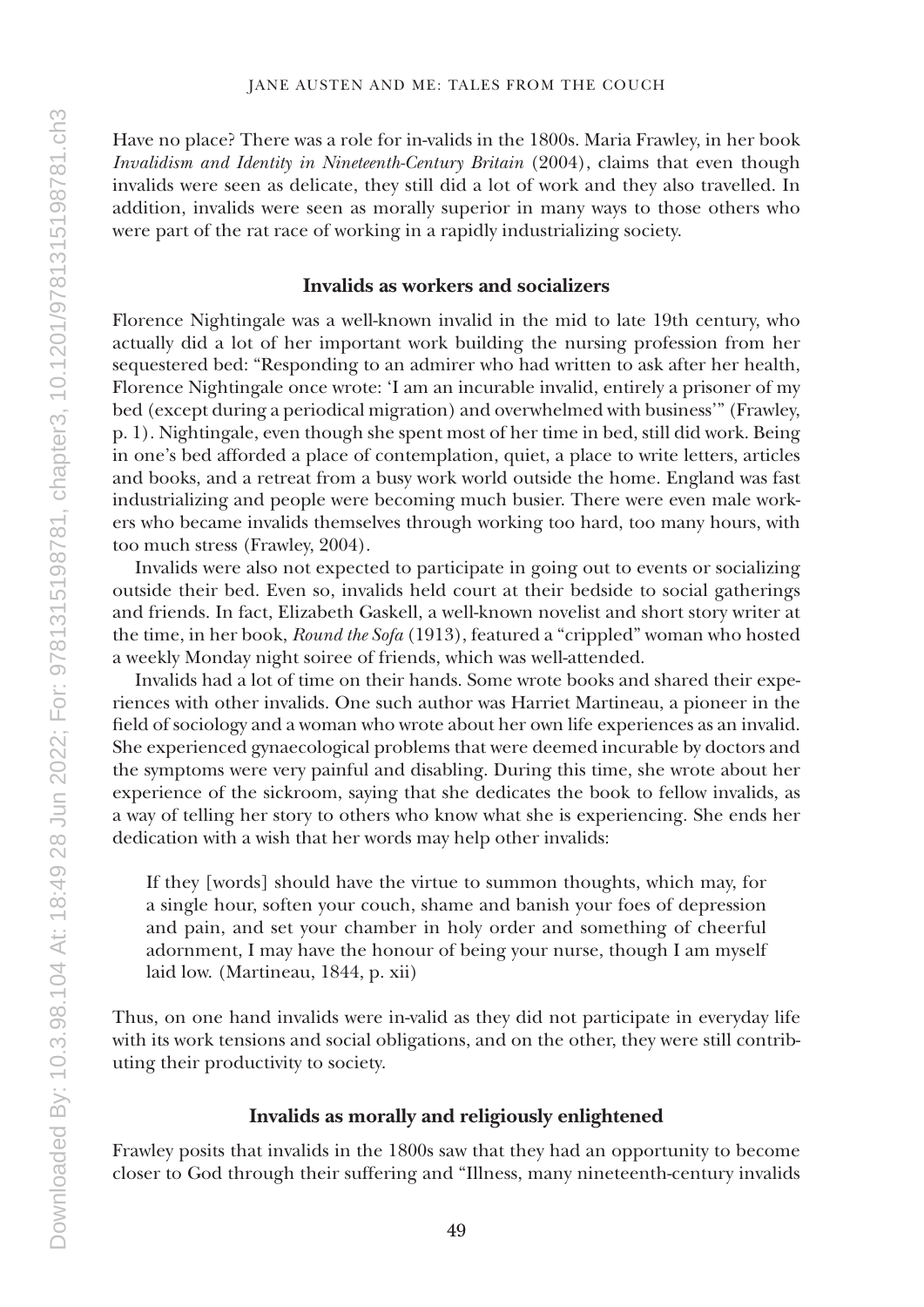#### DIANE DRIEDGER

argued, conferred on the sufferer a far more valuable form of status, the status that came with the priceless opportunity to experience and exhibit grace" (p. 158). Invalids believed that God provided them the stoicism and strength to bear the pain and suffering of their illnesses which they have shared about in diaries, letters and books of devotions meant for other invalids.

Invalids, such as Harriet Martineau, thought that being couch-ridden afforded her the time and space to think about the larger issues of humanity such as good and evil, pain and suffering. She was not rushing about doing things like the rest of the industrializing society around her. She discovered that, there were lessons she learned: "while the troubles of that night-season [pain and suffering] are thus sure to pass away, its products of thoughts and experiences must endure" (Martineau, p. 24).

## **Invalids as travellers**

There were invalids who travelled to better their health. There was a movement led by Henry Matthews through his diaries written while travelling as an invalid in 1817–1819. He believed that moving around from place to place could help invalids feel better, having "ventured from England to Lisbon and on to Pisa, Florence and Rome as an invalid traveller, Matthew came to believe that motion helped to restore 'equilibrium' between mind and body and bestow tranquility on the anxiety-ridden sick person" (Frawley, 2004, p. 113). It was also believed by some invalids that there were climates that made them feel better, climates other than the city, or the winter weather of England. Indeed, in Jane Austen's time and for the rest of the 19th century, going to Bath, a seaside town, to take the waters was seen as an act of healing or at least feeling better for invalids.

Are all of these invalids' experiences apparent in the writings of Jane Austen? I will now look at three of Austen's novels and their images of "invalids".

### *Mansfield Park*

*Mansfield Park* is a novel about Fannie, an orphan, who is taken in by her Aunt and Uncle Bertram. As the book unfolds it is apparent that Fannie became the Lady Bertram's companion. Lady Bertram lies on the couch in the parlour everyday and most evenings with her dog, Pug. She appears to be an invalid, laid up with chronic fatigue and languor. Austen describes her as indolent and not having interest in going out with her daughters—and one of the duties of a mother is to show interest in her daughters: "Lady Bertram did not go into public with her daughters. She was too indolent even to accept a mother's gratification in witnessing their success and enjoyment at the expense of any personal trouble" (Austen, 2008a, *Mansfield Park*, p. 34). Instead, Lady Bertram's sister took on these duties in her place. The use of the word "indolent" gives a negative connotation to the motives of Lady Bertram, that she does not care at all, perhaps. This brings to mind the "moral" issues of having a chronic illness.

When I first experienced my onset of fibromyalgia, I was unable to fulfil a lot of social functions, as I was so exhausted I had to cancel or postpone plans. I did not want to, but my body was not willing to leave the couch. Some friends impugned that I did not want to be with them and was not a good friend. They are no longer in my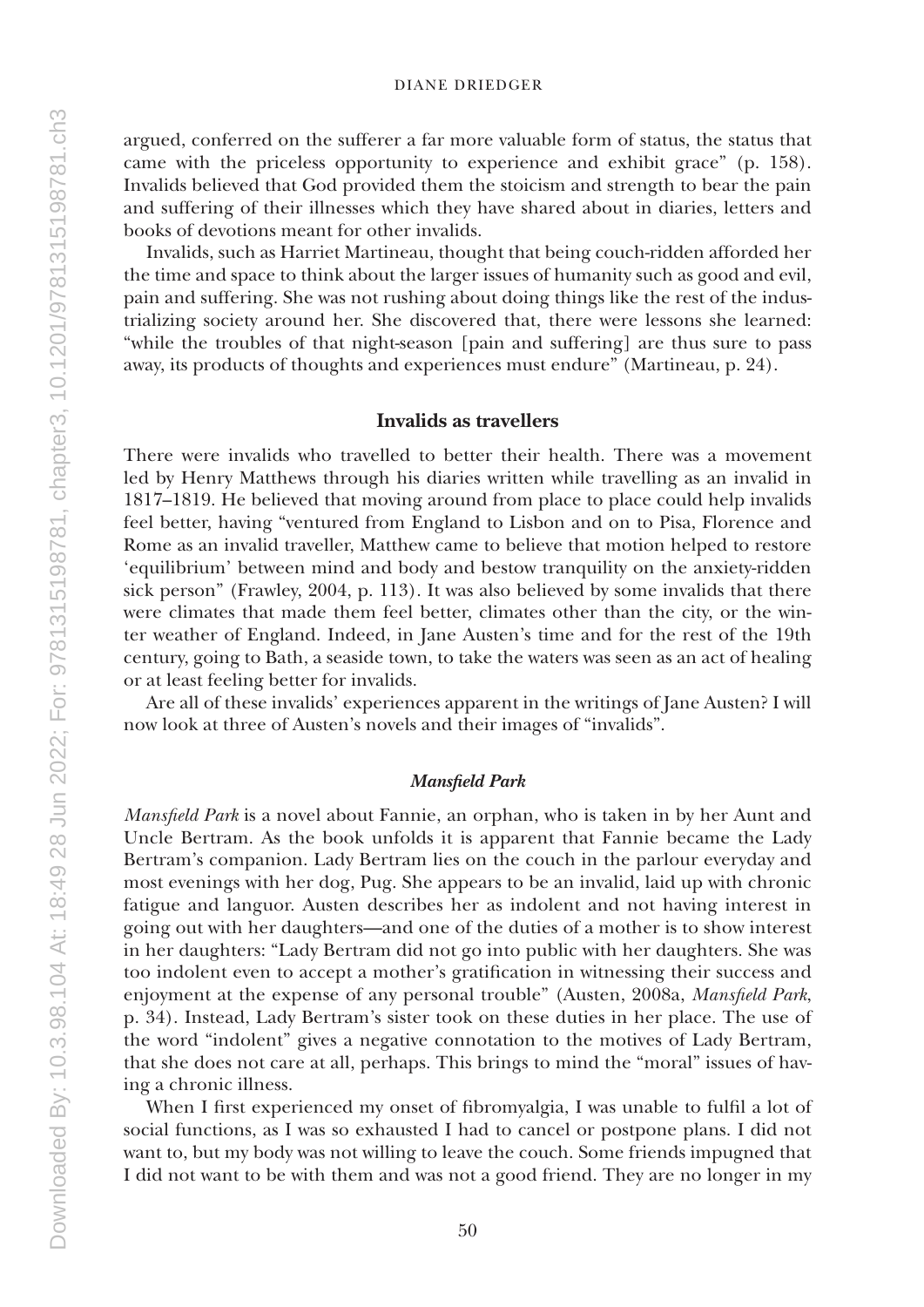life. Over the years, the issue of "what is a good friend" has loomed with its moral imperative to "be there" physically at all times, otherwise, you are not a good friend.

Morally, Lady Bertram and I are accused of not caring and in fact, being bad because we are "indolent". The notion of being indolent is a big slap in the face in Western capitalist cultures. With the industrial revolution in England, hard work was deified and those who worked hard and were busy kept the devil away (Frawley, 2004). After all, the industrial complex needed hard workers to keep the system going. People who lie around and do not contribute to society outside their couches and beds are not productive and are therefore suspect.

Paradoxically, this notion of being productive does become part of the invalid's narrative in the 19th century, as people who are chronically ill find ways to be productive. Indeed, Lady Bertram does do productive work. It is apparent that she is the middle of things in the family, lying on her couch in the middle of the parlour. This is shown well in the film *Mansfield Park* (BBC, 1996). Lady Bertram directs the activities of the family and the home, as the lady of the house should in Austen's times. She finds people to accompany her daughters when she cannot. She is part of the decisions made in the family. They come to her and family life happens around the couch. She requests accommodations in the process.

Firstly, she is resting. Secondly, she has a companion, an attendant (?) to assist her with her food and fetching items and keeping her company. Finally, she has her therapy dog, Pug, with her at all times. The small pug dog stays with her on the couch, or when she moves to the table the dog accompanies her. She talks to the dog as to a beloved child. Pug obviously provides emotional support to Lady Bertram and improves her quality of life.

I, too, work and direct from a lying position at various times of the day. I work for a few hours at the computer and then continue reading, talking on the phone, and directing activities for most of the days when I don't teach classes. When I was Provincial Coordinator at the Manitoba League of Persons with Disabilities, I requested that a couch be put in my office, so that I could lie down when I needed to, to rest my body from the sitting position that is the hardest for me to maintain for hours. I hung a photo of Frida Kahlo, the disabled Mexican artist, above the couch. She is lying in bed with an easel on her body and she is painting while propped up on pillows. I was hoping that some visitors to my office to comment on the juxtaposition of the photo and my couch and my situation, but that did not happen.

Instead, people when entering my office commented, "Oh, every office should have a couch!" "How inviting to have a couch!" Then the visitor would sit down on the couch to meet with me. I thought that people would have problems with the couch, a symbol of leisure, in a work environment—I didn't get the reactions I thought I'd get. Instead, my office was welcoming in their eyes.

## *Persuasion*

In the novel *Persuasion*, Anne, a single woman, goes to stay with her married sister, whose health is not good. When Anne arrives at Mary's home, she is lying on the sofa in the drawing room. Mary complains that Anne has not come quickly enough to be by her side. Why did she not come to visit sooner, she has been so ill? Anne replies to Mary, who is on the couch: "My dear Mary, recollect what a comfortable account you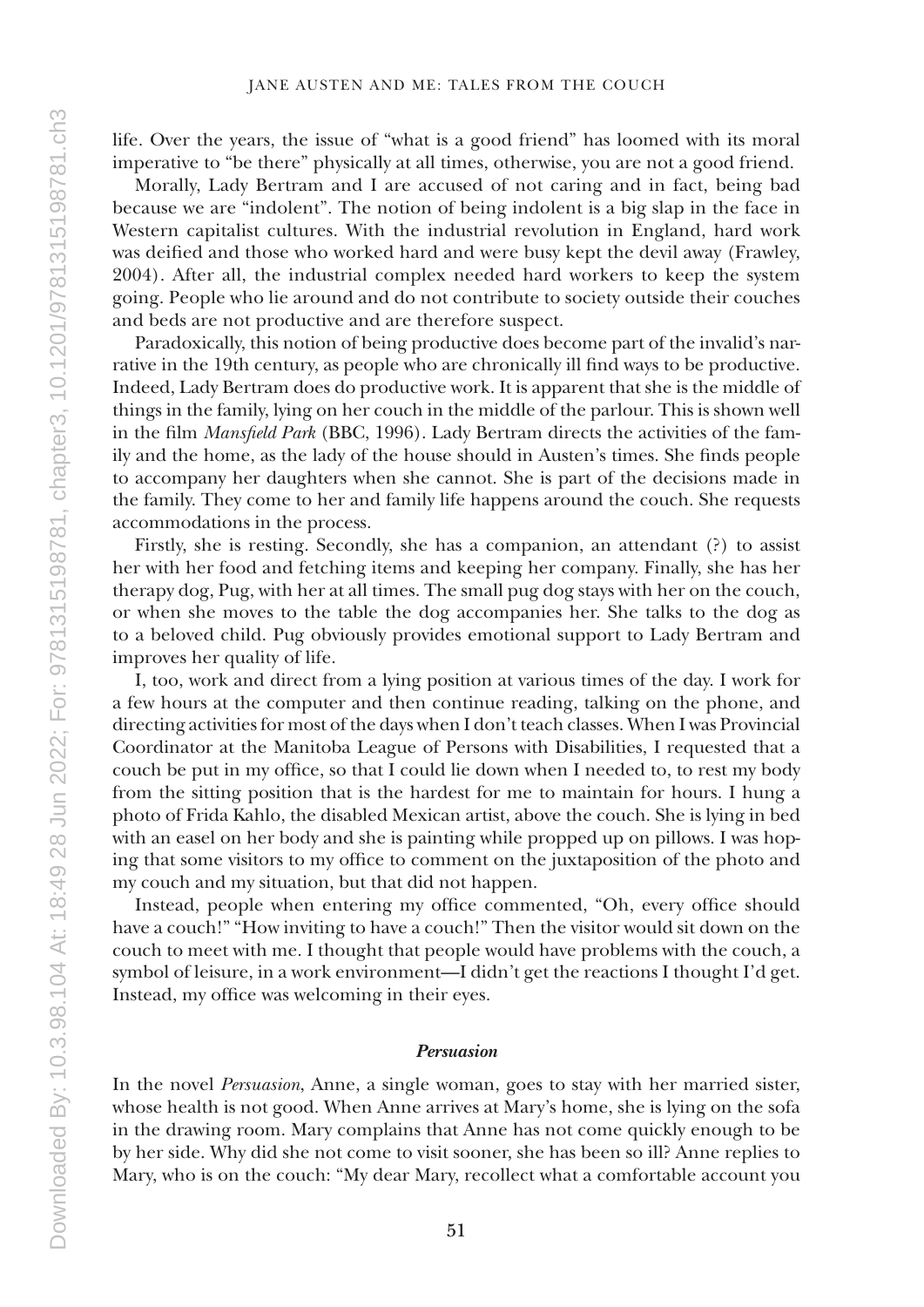#### DIANE DRIEDGER

sent of yourself! You wrote in the cheerfullest manner, and said you were perfectly well, and in no hurry for me" (Austen, 1997, *Persuasion*, p. 27).

Anne is perplexed that her sister now lies on the sofa and says she is ill. Why, just a little while ago, Mary said she was fine. This is puzzling for anyone who has not experienced an illness that goes up and down, gets worse and better, never stays still. Our society has a poor understanding of things that do not have the kind of narrative we are used to. How can one's health change so drastically over a few days, or indeed, a few hours? This has been my experience with fibromyalgia. One day, I am very well, out and about, meeting with many people, writing a lot and working a lot. The next day, I may be feeling fatigued and stiff and experiencing pain. Maybe the weather changed since the day before, maybe I overdid it the day before, or maybe none of these are the reason I feel badly—it just happens.

Indeed, Frawley points out in *Invalidism and Identity in Nineteenth-Century Britain* (2004) that various invalid authors in 19th-century Britain realized that the story of their lives was not the usual story. She cites Elizabeth Gaskell an invalid writer, whose character, Mrs. Dawson, says her life story is "an old-world story, which after all, would be no story at all, neither beginning, nor middle nor end" (Frawley, 2004, p. 247). Frawley points to the importance of this view of narrative: "Elizabeth Gaskell could not have found a more apt way to capture invalidism's inherent challenge to the ideals of resolution and closure embedded within traditional linear narrative" (p. 247). In other words, those of us whose health goes up and down do not adhere to the usual story convention. There is supposed to be a beginning, middle and end. In the case of illness the story is: you get sick, you go the doctor to treat it, you rest and voila, you are well again.

Indeed, Anne, assuming then that her sister Mary has been sick does not ask about whether she attended a dinner the night before. Mary is perplexed that Anne does not ask how her dinner went. Anne says she didn't ask because she assumed that Mary was too sick to go (as Mary is sick this next day). Mary responds, "Oh yes, I went, I was well yesterday; nothing at all the matter with me this morning" (p. 27)—a confusing narrative for Anne, who was expecting that the middle part of the story, treatment and resting, would have happened the night before. This after all, is part of the illness narrative.

I have experienced the confusion of others without chronic episodic illnesses about the narrative of my life. I'm often asked by people I have not seen for a while, particularly those who live at a distance, "Do you still have that fibromyalgia problem?" The narrative of my illness must be over—aren't I well yet? Our Western fixation with fixing has led us to the medical model being a dominant paradigm. Those of us who are "incurables" do not fit into the medical narrative—we are rogue patients, who must be making up symptoms, because medicine cannot cure them. Therefore, we must be totally in-valid, not able to do anything, because we do not have static good health, we are assumed to have static bad health. We, as a society, tend to deal in binaries: if you are not always well, then the least confusing narrative to understand is that you are always *not* well. Austen depicts a good example of this dilemma later in *Persuasion* when several members of the family want to go on a walk and no one invites Mary. She then says that, oh, she can go on walks and can do this. This was not the answer the others were expecting, as she was lying on the couch a little while ago. Mary sets out with the group and when they reach the hill that leads to her aunt's home, she tells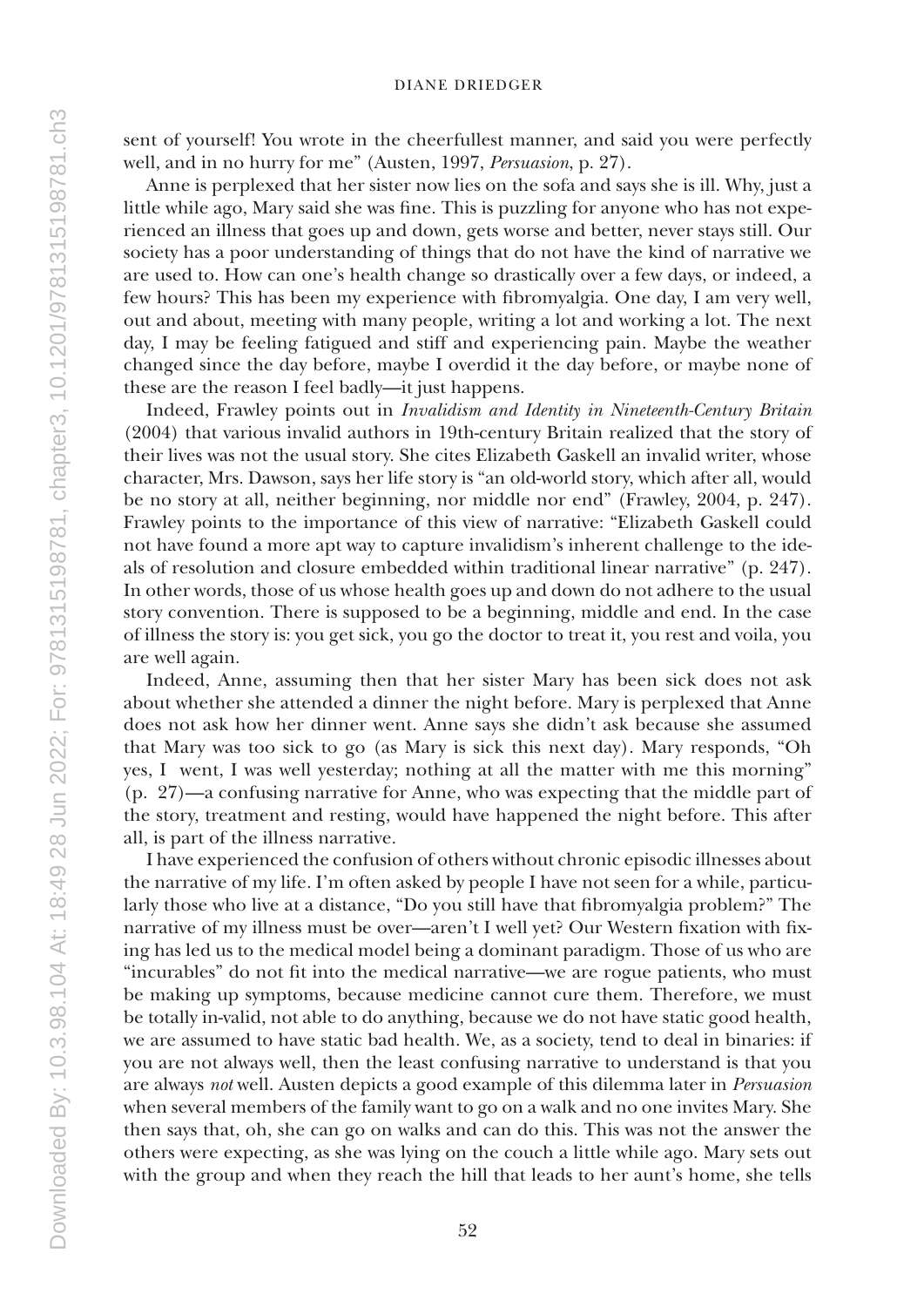her husband she is too fatigued to climb down the hill and then up again. She will wait at the top of the hill for him to return.

It appears in the book and in the film version of *Persuasion* (Faber & Eaton, 1995) that she is conveniently fatigued at the right time—she does not like this aunt and she is feigning fatigue to not go. This kind of situation happens to me often—I set out to be a part of an activity and then sometimes run out of energy and other times I can go the whole way. It appears that we, Mary and I, are just making an excuse to get out of something unpleasant. We are indeed tired, however, and the notion of climbing up and down that hill doesn't wash with our bodies. We know we cannot drag ourselves up the hill and pay the pain consequences, maybe for the day or for the next week. I am a great walker when I'm a great walker, just like Mary.

#### *Sanditon*

In Austen's short fiction, *Sanditon*, she introduces the Parker sisters, who come to the sea for relief of health issues. At the time, going to the town of Bath, by the sea, was something that people did to feel better, to get better air. As Frawley (2004) explains, "Most influential for invalids who embarked on a search for health was the emergence of climatotherapy, a form of nature therapy based on the assumption that fresh air, exercise, and removal from sources of stress and fatigue were essential to recovery … The emerging field constructed and classified types of invalids, each with distinctive medical needs that could be best served by particular climates" (p. 126). The field originated in medical science, but then it became quickly popularized, with invalids believing that they could take their own health regimes into their own hands by relocating to these locations.

I, too, after exhausting medical routes that declared that nothing could be done to help me manage my pain and fatigue effectively, decided to move to a warmer climate for the winters. Winnipeg's winters span 5 months and the temperature is steadily under −25° Celsius. I spent three winters in Trinidad and Tobago in the Caribbean in the late '90s. Afterwards, I did indeed feel more rested, relaxed and had less pain. Perhaps, in the back of my mind, I related to the 19th-century ideas about certain climates being good for certain maladies. I had observed that my symptoms of pain, fatigue and stiffness were worse in cold weather.

Austen describes the Parker sisters as women who have "Disorders and Recoveries so very much out of the common way" (Austen, 2008b, *Sanditon*, p. 334). Austen, as narrator, appears to doubt that the sisters are actually ill, as sometimes they don't feel well and sometimes they do. When they do feel well, they "must be very busy for the Good of others or else extremely ill themselves" (p. 334). Austen explains that the women seemed to want to help others as a part of their vanity. "They had Charitable hearts and many amiable feelings—but a spirit of restless activity, and the flurry of doing more than anybody else, had their share in every exertion of Benevolence—there was Vanity in all they did, as well as in all they endured" (p. 334). Again, Austen says that they have been fancying their illnesses a lot and have had contact with quacks trying to heal them early on in their lives.

The narrator believes that the illnesses are in their heads, especially because they can do good works, want to do a lot and be seen as doing good. Here, again, I can relate, as when I am ill, I cannot go out and "do good works", but when I am well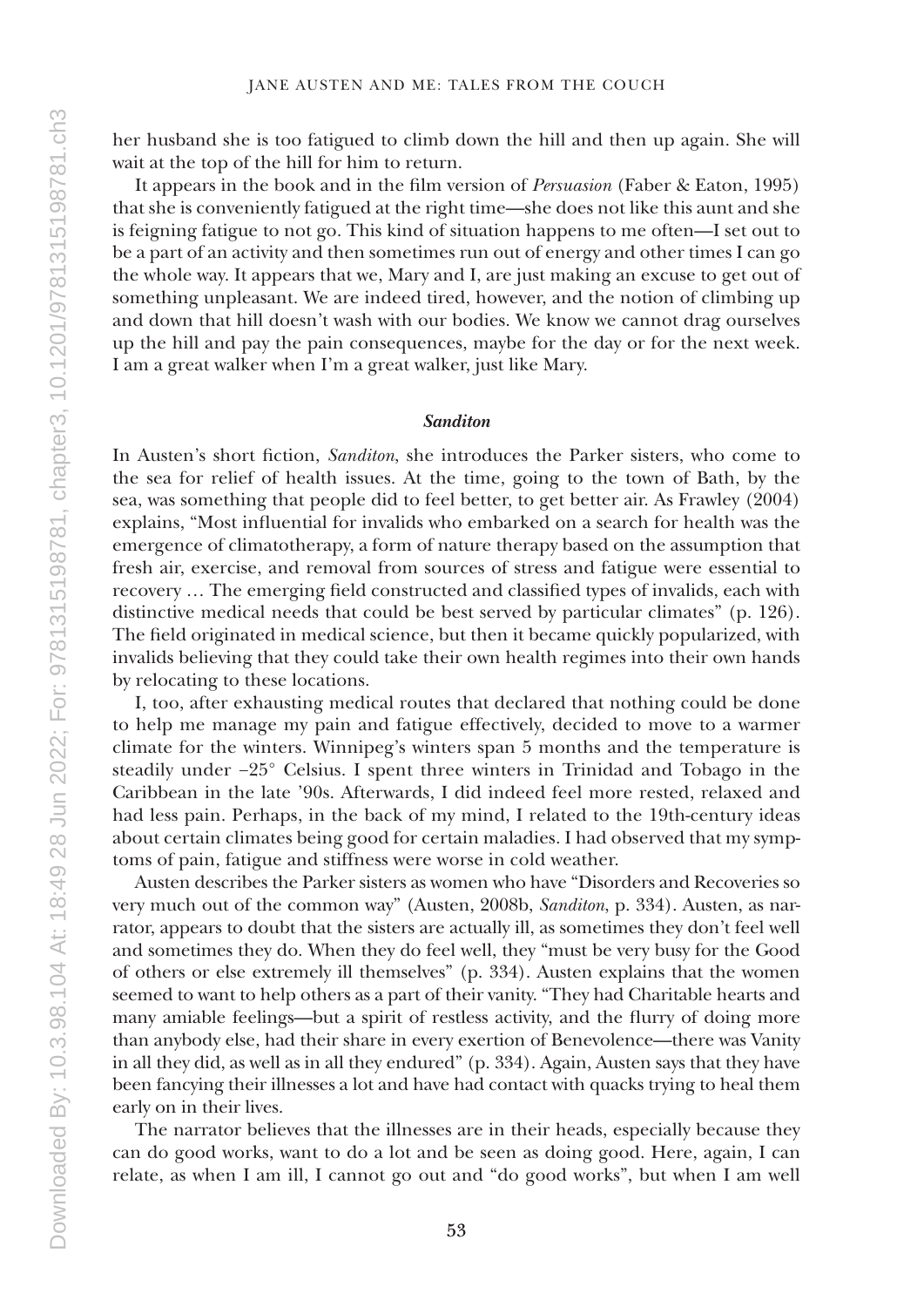#### DIANE DRIEDGER

I can go out and help others. Especially as part of my Mennonite upbringing, doing service for others is the essence of life. In my case, when I am not well and cannot "do service", I feel that I am not doing my part, that I am letting people down, and a lot of people indeed do not understand why today you cannot volunteer, whereas yesterday you looked just fine. Austen depicts the sisters' urge to help others as restless and them trying to do better than others at helping.

Could it be, as it is for me, that when they felt well, they needed to maximize their energy and get a lot done, as tomorrow they may not be able to do it? This is true in my case—I want to continue to contribute to my society through work and volunteer work and writing, just like others, to be seen as a "good person" in my own mind and to be seen as having a role. Perhaps the sisters were not actually trying to "outdo" anyone, but were merely participating when they felt well.

Frawley (2004), in her study of invalidism in the 19th century, points out that many invalids who were bedridden or could not leave their houses due to illness, were very productive. Frawley's book is about the narratives that invalids told through writing and publishing for a wider public, beyond their sickbed. This was being productive, helping others in similar situations, to provide them with solace and encouragement from a person who also experienced being an invalid. There was an element of peer counselling and support here and also the belief that this illness has to be good for something. This is definitely the main reason why I continue to write my own experiences in poetry and in nonfiction. I want to share the experiences to help all of us understand what is happening in the case of episodic illnesses. I also want to tell society that I am still here, even if you don't see me at every art show or reading, like I used to be. I have to be very selective and pace many aspirations and priorities in a day, just to complete the must-do tasks.

The invalid's narrative is a Christian voice in the wilderness in the 19th-century world, according to Frawley (2004), and Austen was part of that world. There was a sense that invalids had the corner on developing themselves morally and spiritually because of their unique position. They had time to contemplate away from the rest of the hurrying world. They could retreat from "the competitive world of status seeking" (Frawley, 2004, p. 157). It could be that the Parker sisters also prescribed to this view—they were being upright, even if they were sick sometimes.

## **Jane Austen's invalidism**

Jane Austen herself experienced illness in 1816–1817 (Austen-Leigh & Austen-Leigh, 1989). Austen's letters to her niece, Charlotte, refer to a mysterious decline in her strength and that she needed to lie down more. But, her niece, Charlotte, visiting Chawton Cottage, where Jane resided, relates that Jane would not take the sofa in the living room even if it was unoccupied. Her grandma usually laid down there. Jane would arrange three chairs to lie on, which looked very uncomfortable to her niece. Even when Grandma was not there, June did not lie on the sofa. Her niece, Charlotte, asks her why and learns, "I often asked her how she *could* like the chairs best—I supposed I worried her into telling me the reason of her choice—which was, that if she ever used the sofa, Grandmama would be leaving it for her, and would not lie down, as she did now, whenever she felt inclined" (Austen-Leigh & Austen-Leigh, 1989, p. 215). Jane's mother was not ill, she was elderly and needed to rest at different